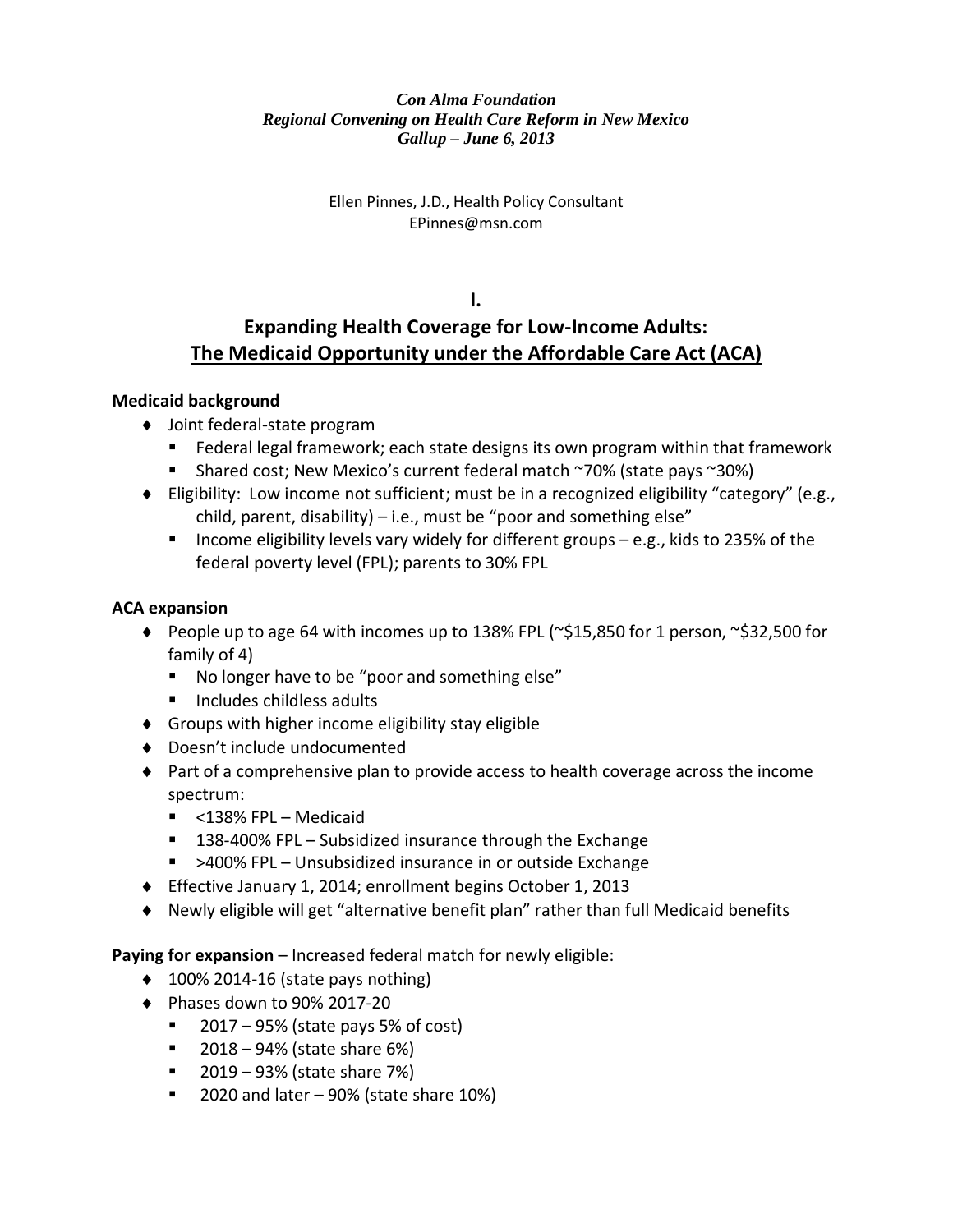## **Where do things stand with expansion?**

- ♦ Supreme Court decision (June 2012) upheld ACA provision for expansion but essentially made it optional, so up to each state to decide
- ♦ New Mexico WILL expand!
	- 170,000 New Mexicans are expected to gain coverage

## **Uninsured in New Mexico**

- ♦ NM consistently has one of the highest uninsured rates in the U.S.
	- Approximately 1/3 of adults aged 19-64 are uninsured
	- Adults 19-64 make up 77.3% of uninsured New Mexicans
	- Among adults 19-64 <139% FPL, 46% are uninsured (Sources: Kaiser Family Foundation State Health Facts 2010-11; NM Human Services Dept. 2008)
- ♦ Effects of uninsurance:
	- Delayed/inadequate care
	- **Poorer health: earlier death**
	- **Debt and financial insecurity**
	- Cost-shifting
	- **Exacerbates health disparities**

## **Effects of expanding Medicaid in New Mexico**

#### 1) **Improved health and well-being**

- **Improved access to care**
- Improved health status; reduced disability/mortality
- **Increased productivity**
- Reduced medical debt/improved financial security
- Reduce health disparities
- Increased control of communicable disease

#### 2) **Reduced uncompensated care and a stronger health care system**

- Reduces burden on hospitals and other providers
- Reduces burden on county indigent funds
- Reduces cost-shifting to costs of insurance and health services
- **Funds health care infrastructure**

#### 3) **Benefits to the state's economy**

- \$4-\$5.4 billion net additional federal dollars flowing into economy 2014-20
- Resulting economic activity and jobs
	- \$4.6-\$8.5 billion increased economic activity
	- 6,000-8,500 jobs created directly in health care services and administration and indirectly through the multiplier impact as money cycles through the economy

(Source: UNM Bureau of Business & Economic Research, 10/31/2012)

#### 4) **State treasury revenues and savings**

■ Revenues (from existing taxes)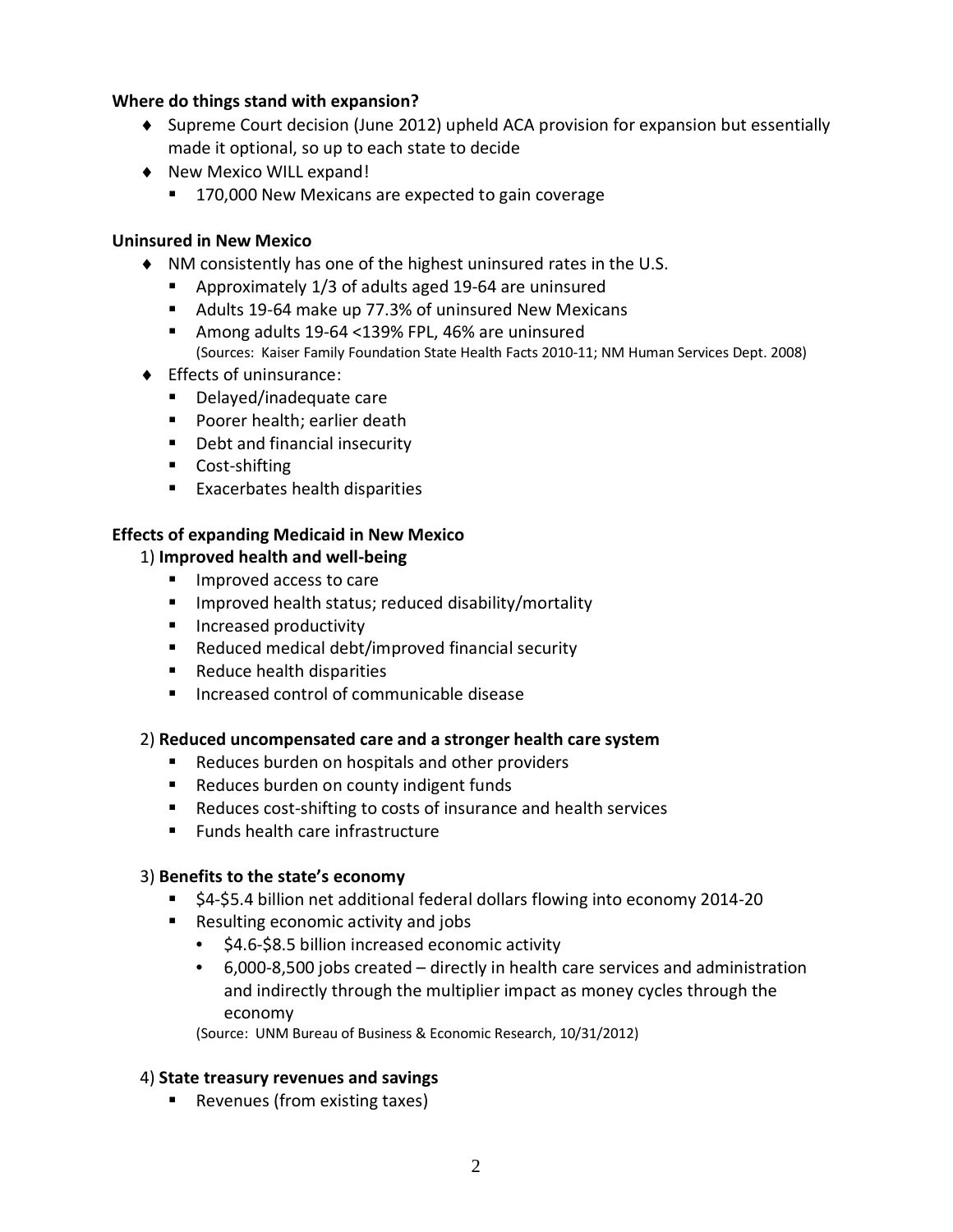- Insurance premium tax (virtually all Medicaid recipients are enrolled in managed care organizations)
- Gross receipts tax
- Income tax
- **Savings:** 
	- End State Coverage Insurance (SCI) program cover people with better benefits at lower cost to state
	- Move from high-risk pool to Medicaid
	- Medical and criminal justice savings due to increased access to mental health and substance abuse coverage

#### **Medicaid expansion is a money-maker for New Mexico**.

- ♦ Revenues to the state treasury will exceed expenditures 2014-19
- ♦ After 2019?
	- **EXTER** Legislative Finance Committee analysis: may be small net cost beginning 2020
	- UNM Bureau of Business & Economic Research finds net gain continuing 2020 and beyond

## **II. Medicaid "Redesign": Centennial Care**

#### **Proposed restructuring of virtually the entire Medicaid program**

- ♦ Combine almost all parts of Medicaid into a single program to reduce administrative burden on HSD
- ♦ Must be approved by federal Medicaid agency (CMS)
	- Application submitted August 2012; awaiting federal decision
- ♦ To begin January 1, 2014
- ♦ Human Services Department's stated goals:
	- **E** "Bend the cost curve"  $-$  i.e., save money
	- **IMPROVE health care through focus on quality and outcomes**

#### **HSD's "guiding principles" for Centennial Care**

- ♦ Care coordination
- ♦ Personal responsibility
- ♦ Pay for performance
- ♦ Administrative simplification

#### **Key elements of the new program**

- ♦ *Reduce number of managed care organizations*
	- Currently seven (4 in Salud, 2 in Coordinated Long-Term Services (CoLTS), 1 for behavioral health)
	- **Figure 1** Four in Centennial Care (Blue Cross, Molina, Presbyterian, United)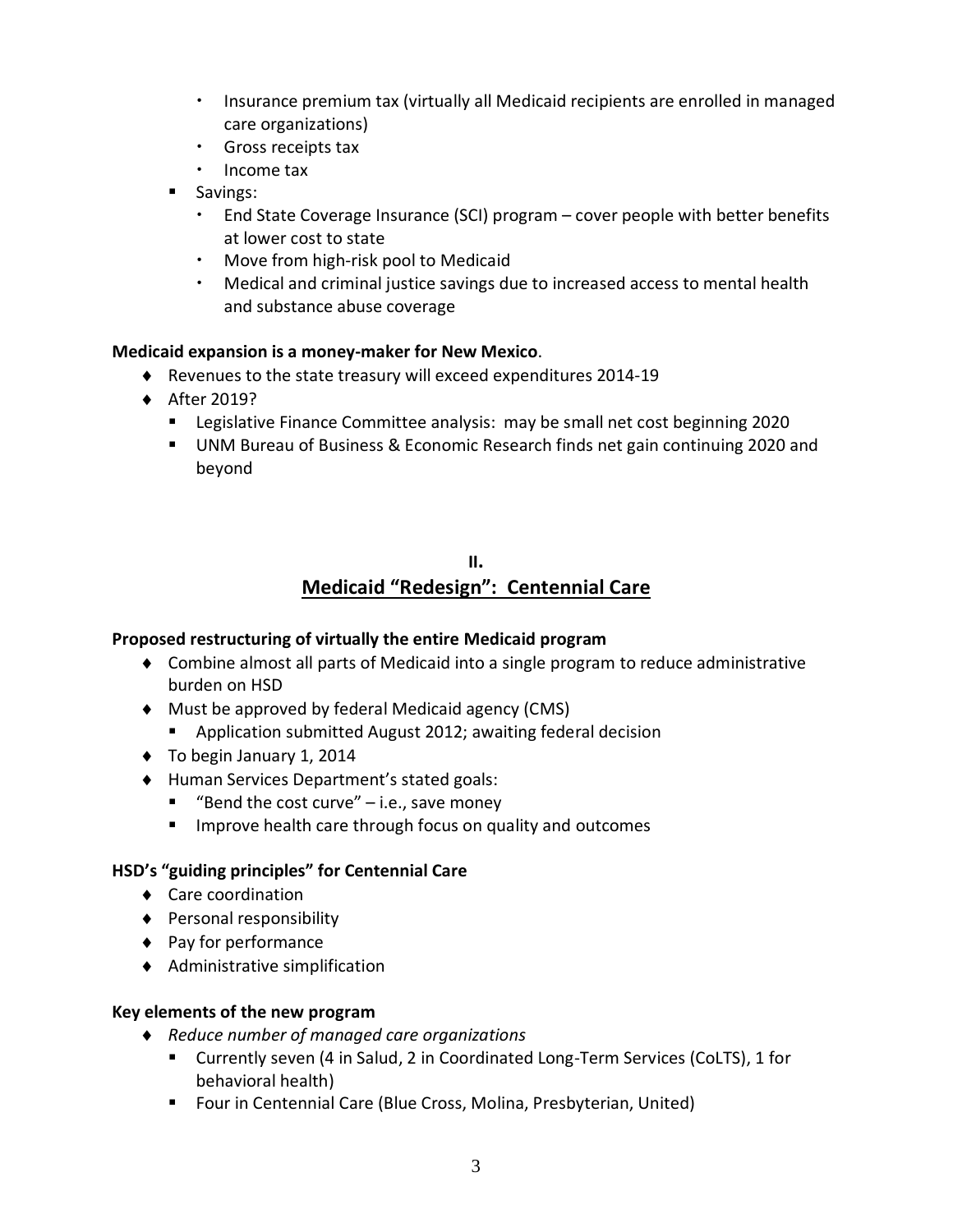- ♦ *Each MCO to provide all services to all populations*
	- **Including physical health, behavioral health, long-term services and supports**
	- **Exception: Developmental Disabilities waiver services**
	- Concerns:
		- Will all MCOs have the experience and ability to administer all services?
		- Many people will have to change MCOs and health care providers, causing disruption and raising issues relating to continuity of care/services
- ♦ *All Medicaid participants will be screened to determine service needs. People with higher needs are supposed to get greater care coordination and case management*.
	- Goal is to assure needs are identified and people get the care they need, reducing the need for more expensive services.
	- Not clear how/whether this will work or improve on current system.
- ♦ *Co-pays will be charged in certain circumstances*:
	- Non-emergency use of ER
	- **Brand-name prescription drugs when generic available** 
		- Exception for psychotropic medications
		- Process for exception for other meds when needed
- ♦ *Incentives for healthy behaviors*
	- **Rewards for positive actions such as participating in weight loss or smoking cessation** programs, taking child for all well-baby checks
	- Awarded through credits to pay for non-Medicaid-covered items such as over-thecounter medications).
- ♦ *"Pay for performance" for providers*
	- Intent is to emphasize quality and outcomes instead of quantity of services provided
		- Promote use of best practices through peer-to-peer comparative data
		- Pilot projects for new payment approaches
	- **Concerns: Pay for performance is in its infancy. Not clear how to achieve.**
- ♦ *Increased access to community-based long-term services for seniors and people with disabilities*
	- $\blacksquare$  This is one of the major improvements proposed in Centennial Care.
	- Access to services without a waiver "slot"
	- People who don't otherwise qualify for Medicaid (e.g., >138% FPL) will still need a waiver slot, so waitlists will continue.
	- May be individual cap on dollar amount of services, denying services to persons with more severe disabilities/higher levels of need.
- ♦ *12-month continuous eligibility for adults*
	- Reduces "churning" in and out of Medicaid eligibility.
	- **Promotes continuity of care.**